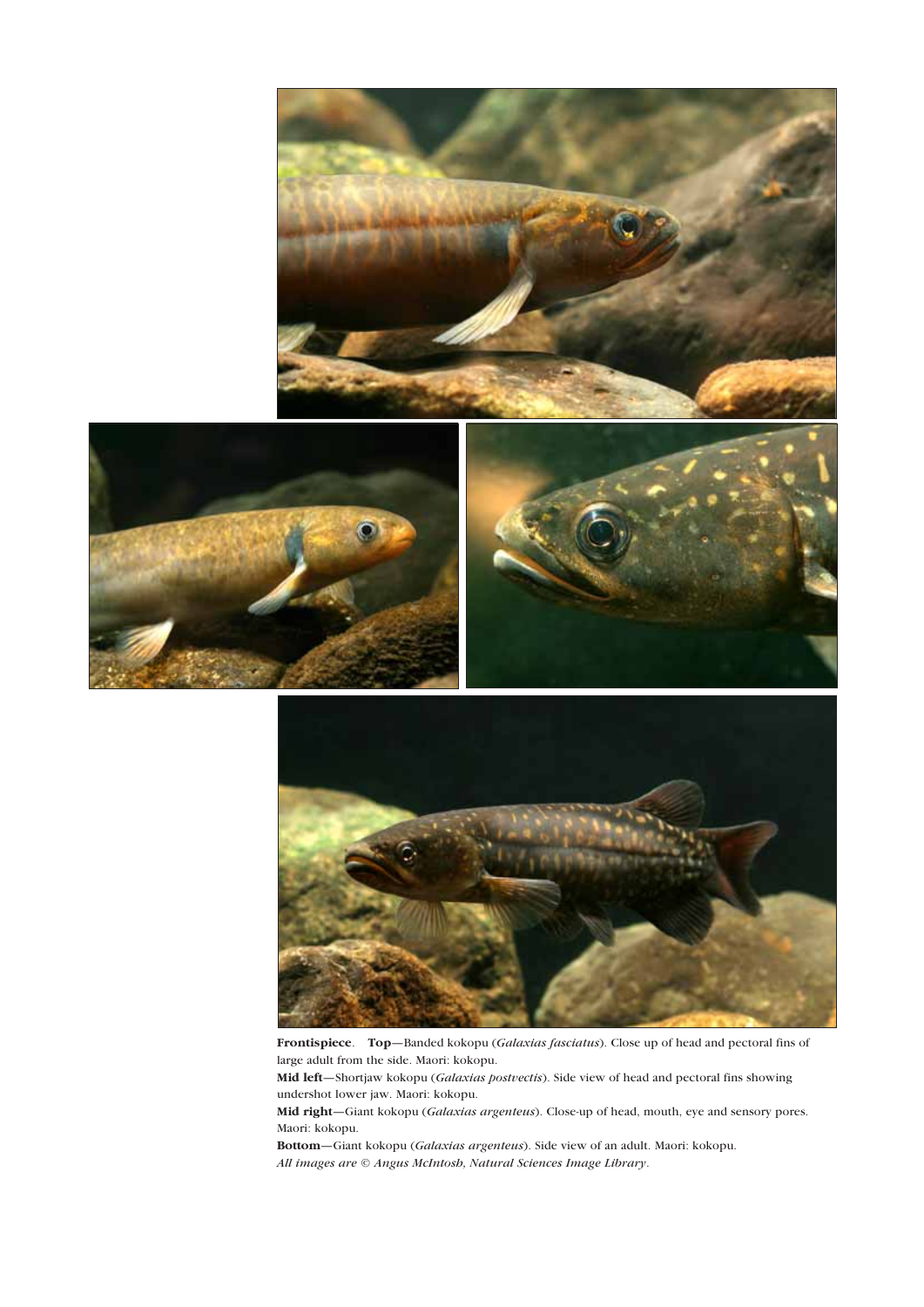# New Zealand large galaxiid recovery plan, 2003–13

Shortjaw kokopu, giant kokopu, banded kokopu, and koaro

THREATENED SPECIES RECOVERY PLAN 55

Published by Science & Technical Publishing Department of Conservation PO Box 10-420 Wellington, New Zealand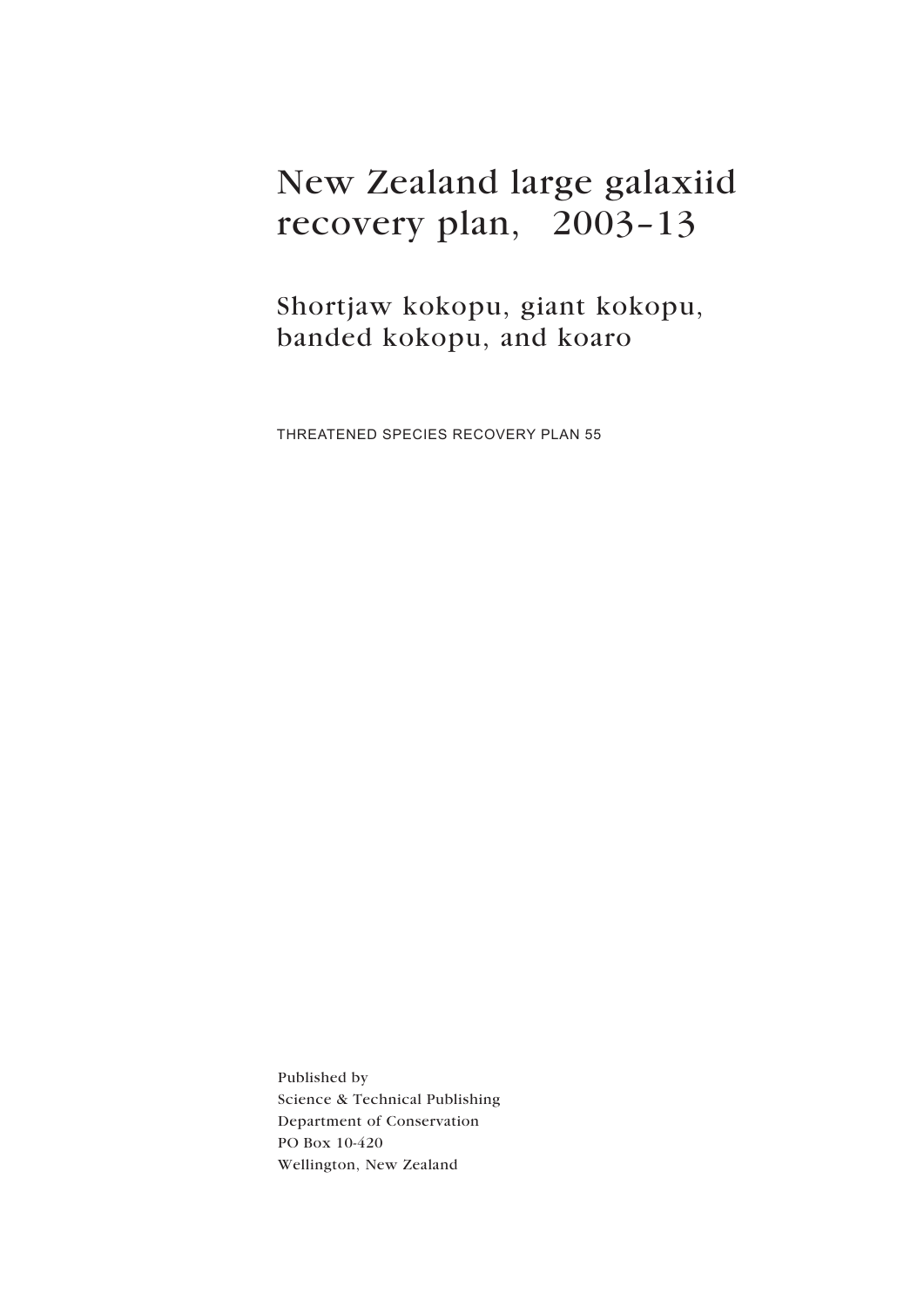Cover: Koaro (*Galaxias brevipinnis*). Close-up side view of the head of a large adult. *Photo*: *© Angus McIntosh, Natural Sciences Image Library.*

© June 2005, New Zealand Department of Conservation

ISSN 1170–3806 ISBN 0–478–22693–4

This report was written for the Biodiversity Recovery Unit, Department of Conservation, Wellington. It was prepared for publication by Science & Technical Publishing; editing by Sue Hallas and layout by Ian Mackenzie. Publication was approved by the Chief Scientist (Research, Development & Improvement Division), Department of Conservation, Wellington, New Zealand. In the interest of forest conservation, we support paperless electronic publishing. When printing, recycled paper is used wherever possible.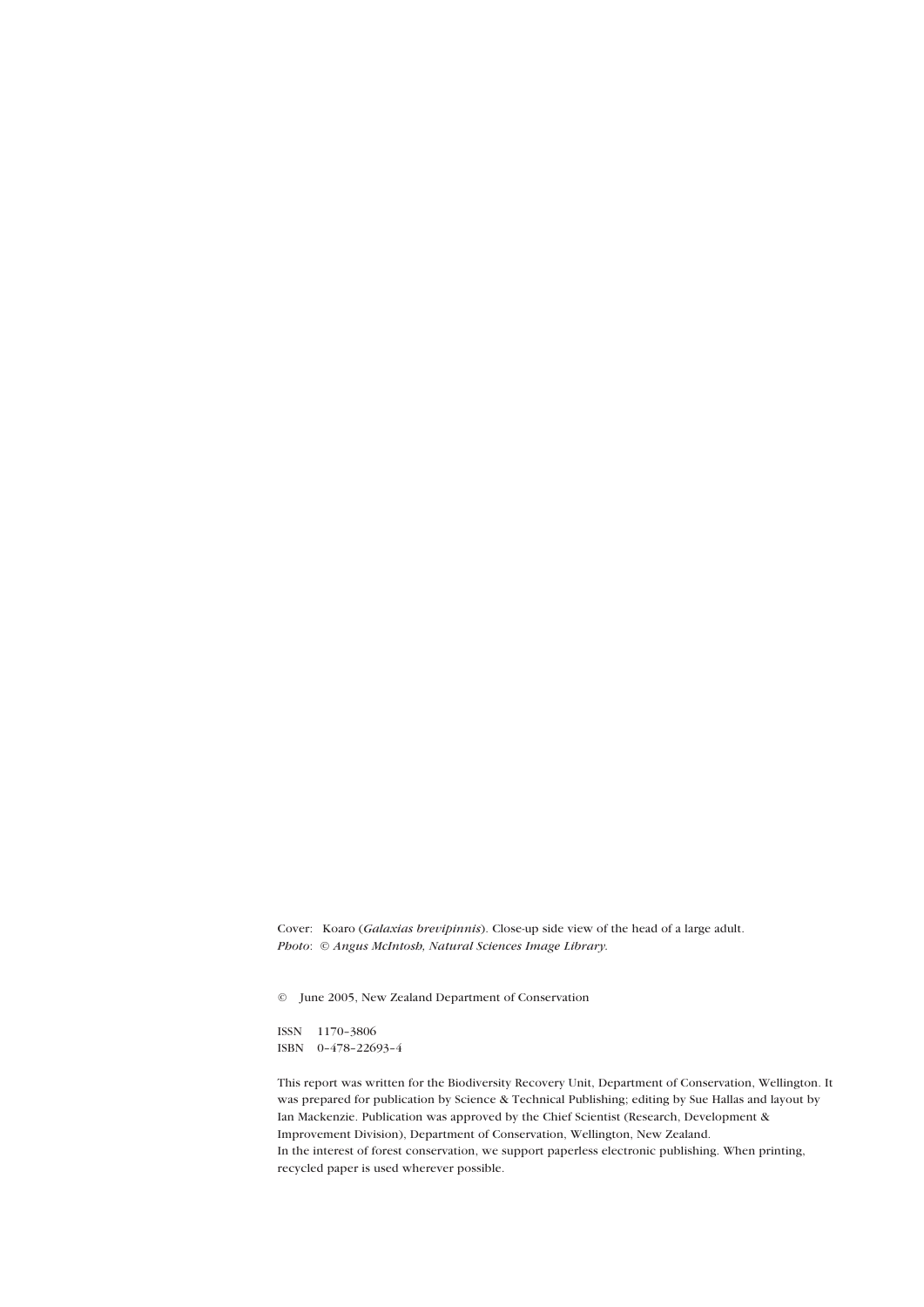# Contents

| Abstract |                                                                                                                    | 5        |
|----------|--------------------------------------------------------------------------------------------------------------------|----------|
| 1.       | Introduction                                                                                                       | 6        |
| 2.       | Past and present distribution and population size                                                                  | 7        |
|          | 2.1<br>Shortjaw kokopu                                                                                             | 7        |
|          | 2.2<br>Giant kokopu                                                                                                | 7        |
|          | 2.3<br>Banded kokopu                                                                                               | 7        |
|          | 2.4<br>Koaro                                                                                                       | 11       |
| 3.       | Cause of decline and threats                                                                                       | 11       |
| 4.       | Species ecology and biology                                                                                        | 13       |
| 5.       | Past conservation efforts                                                                                          | 15       |
| 6.       | Long-term recovery goal                                                                                            | 15       |
| 7.       | Options for recovery                                                                                               | 16       |
|          | 7.1<br>Option $1 - Do$ nothing                                                                                     | 16       |
|          | Option 2-Undertake national priority work<br>7.2                                                                   | 16       |
| 8.       | Objectives for the term of the plan                                                                                | 16       |
| 9.       | Work plan                                                                                                          | 17       |
|          | Objective 1: Identify, manage  the protection of habitat                                                           | 17       |
|          | Objective 2: Trial habitat restoration and recruitment enhancement19                                               |          |
|          | Objective 3: Identify and protect unique land-locked populations                                                   | 20       |
|          | Objective 4: Determine  range of shortjaw and giant kokopu                                                         | 21       |
|          | Objective 5: Determine and address information gaps<br>Objective 6: Determine population trends, range contraction | 22<br>23 |
|          | Objective 7: Involve iwi in the implementation of this recovery plan 24                                            |          |
| 10.      | Research priorities                                                                                                | 25       |
| 11.      | Review date                                                                                                        | 25       |
| 12.      | References                                                                                                         | 26       |
|          | Appendix 1                                                                                                         |          |
|          | Conservancies containing large galaxiids                                                                           | 28       |
|          | Appendix 2                                                                                                         |          |
|          | Locations of land-locked populations of large galaxiids                                                            | 29       |
|          | Appendix 3                                                                                                         |          |
|          | Proposed large galaxiid monitoring sites                                                                           | 31       |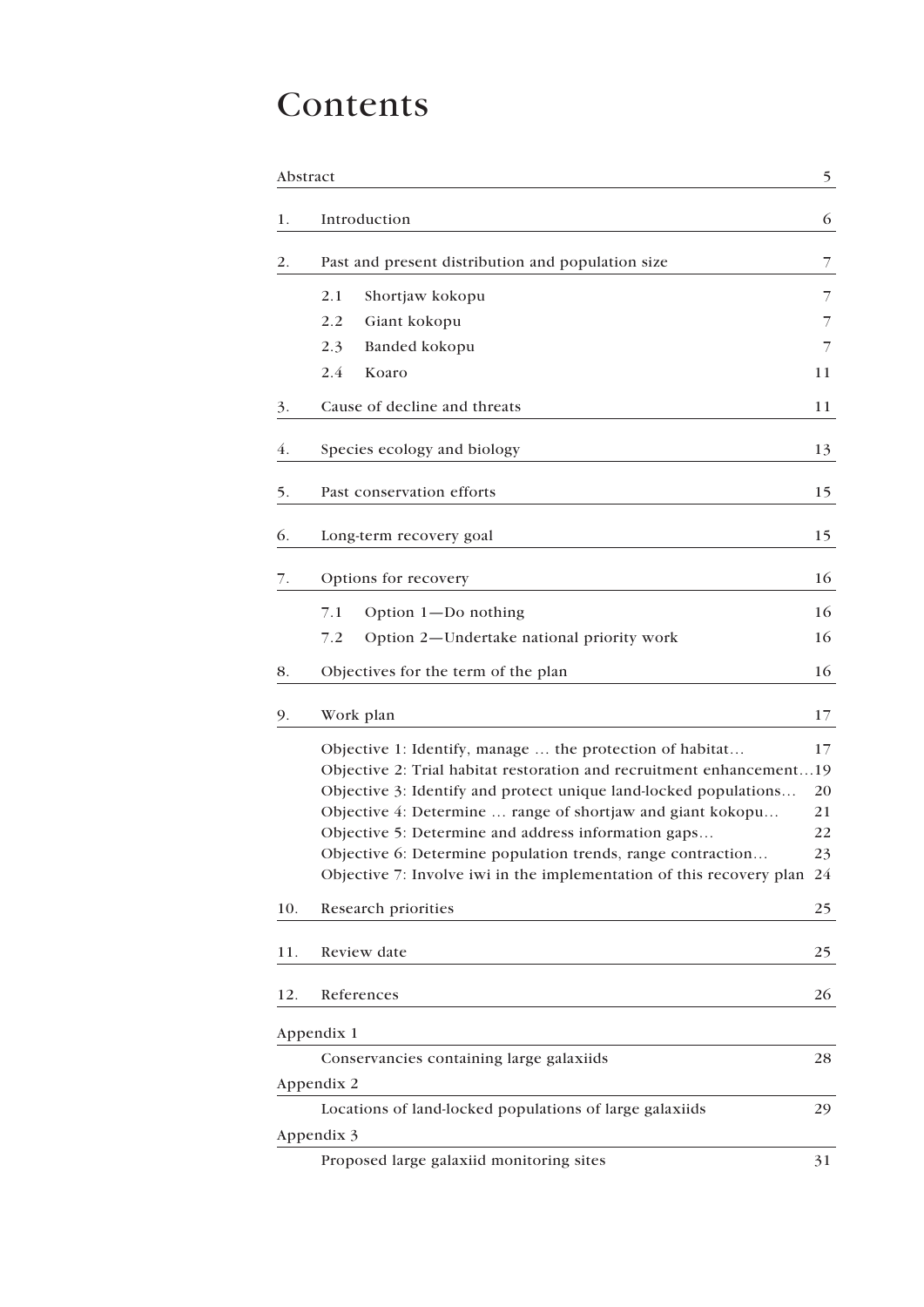### Recovery plans

This is one of a series of recovery plans produced by the Department of Conservation. Recovery plans are statements of the Department's intentions for the conservation of particular plants and animals for a defined period. In focusing on goals and objectives for management, recovery plans serve to guide the Department in its allocation of resources and to promote discussion amongst a wider section of the interested public.

After preparing a technical report which was refined by scientists and managers both within and outside the Department, a draft of this plan was sent to the New Zealand Conservation Authority and relevant Conservation Boards for comment. After further refinement, this plan was formally approved by the Regional General Manager (Northern) in November 2004. A review of this plan is due after 10 years (2013), or sooner if new information leads to proposals for a significant change in direction. This plan will remain operative until a reviewed plan is in place.

The Department acknowledges the need to take account of the views of the tangata whenua and the application of their values in the conservation of natural resources. While the expression of these values may vary, the recovery planning process provides opportunities for consultation between the Department and the tangata whenua. Departmental Conservancy Kaupapa Atawhai Managers are available to facilitate this dialogue.

A recovery group consisting of people with knowledge of large galaxiids, and with an interest in their conservation has been established. The purpose of the large galaxiid recovery group is to review progress in the implementation of this plan and to recommend to the Department any changes which may be required as management proceeds. Comments and suggestions relating to the conservation of large galaxiids are welcome and should be directed to the recovery group via any office of the Department or to the Terrestrial Conservation Unit.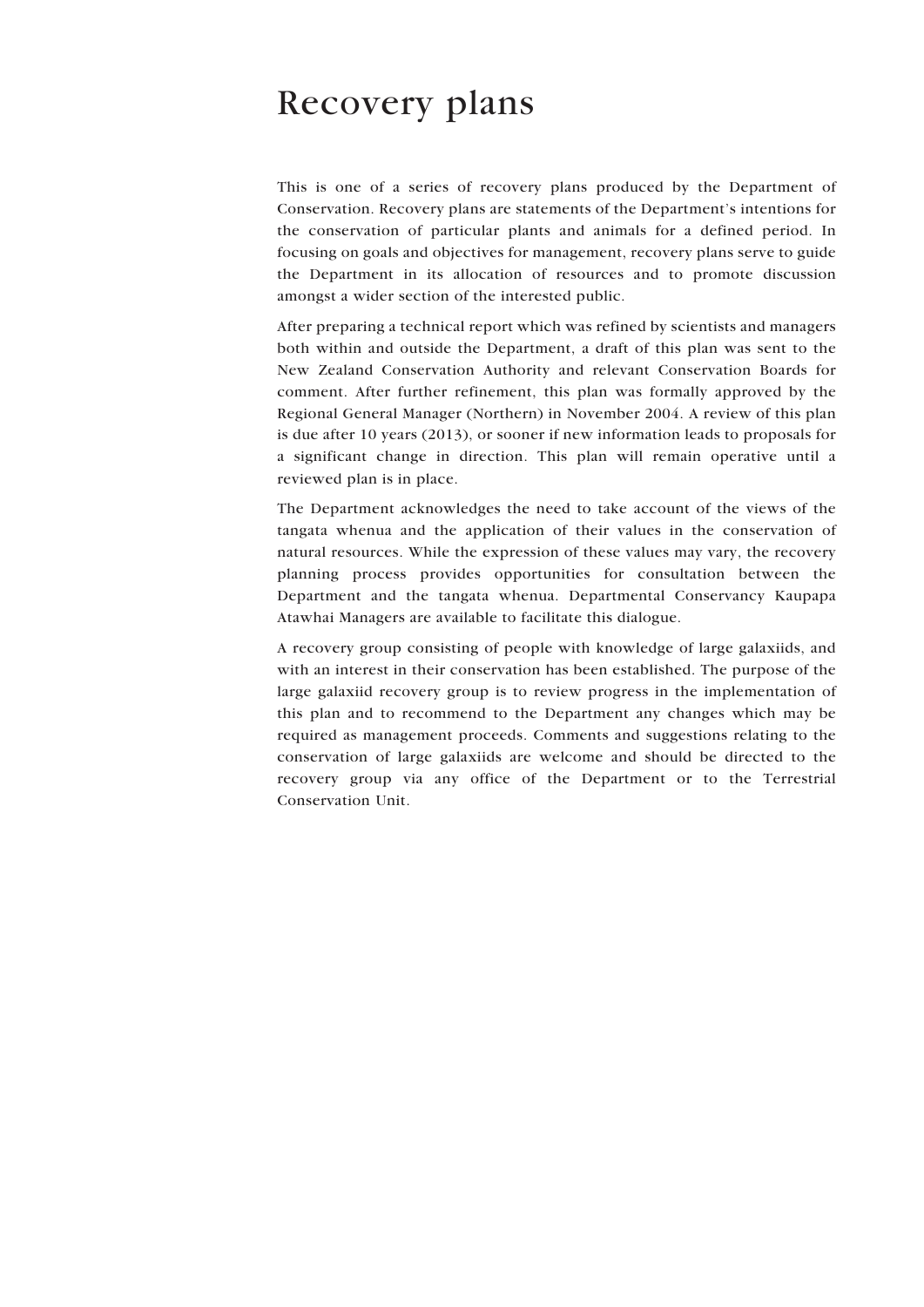### <span id="page-5-0"></span>New Zealand large galaxiid recovery plan, 2003–13

Shortjaw kokopu, giant kokopu, banded kokopu, and koaro

#### ABSTRACT

Recovery planning at a national level provides a framework for targeting management actions and research requirements that contribute to the improved security, and thus persistence of, threatened species. Here, the biology and threats to the persistence, on a national scale, of four native freshwater fish species, known collectively as 'the large galaxiids', are discussed. These include the threatened shortjaw kokopu (*Galaxias postvectis*) and giant kokopu (*Galaxias argenteus*), and the non-threatened koaro (*Galaxias brevipinnis*) and banded kokopu (*Galaxias fasciatus*). Degradation of habitat, barriers to recruitment and competition with introduced species are revealed as the main threats to persistence. Descriptions of time-bound management actions and research needs to counteract these factors and improve the security of the large galaxiids are therefore needed to support longterm recovery goals.

This report may be cited as:

Department of Conservation 2005: New Zealand large galaxiid recovery plan, 2003–13: Shortjaw kokopu, giant kokopu, banded kokopu, and koaro. *Threatened Species Recovery Plan 55*. Department of Conservation, Wellington. 32 p.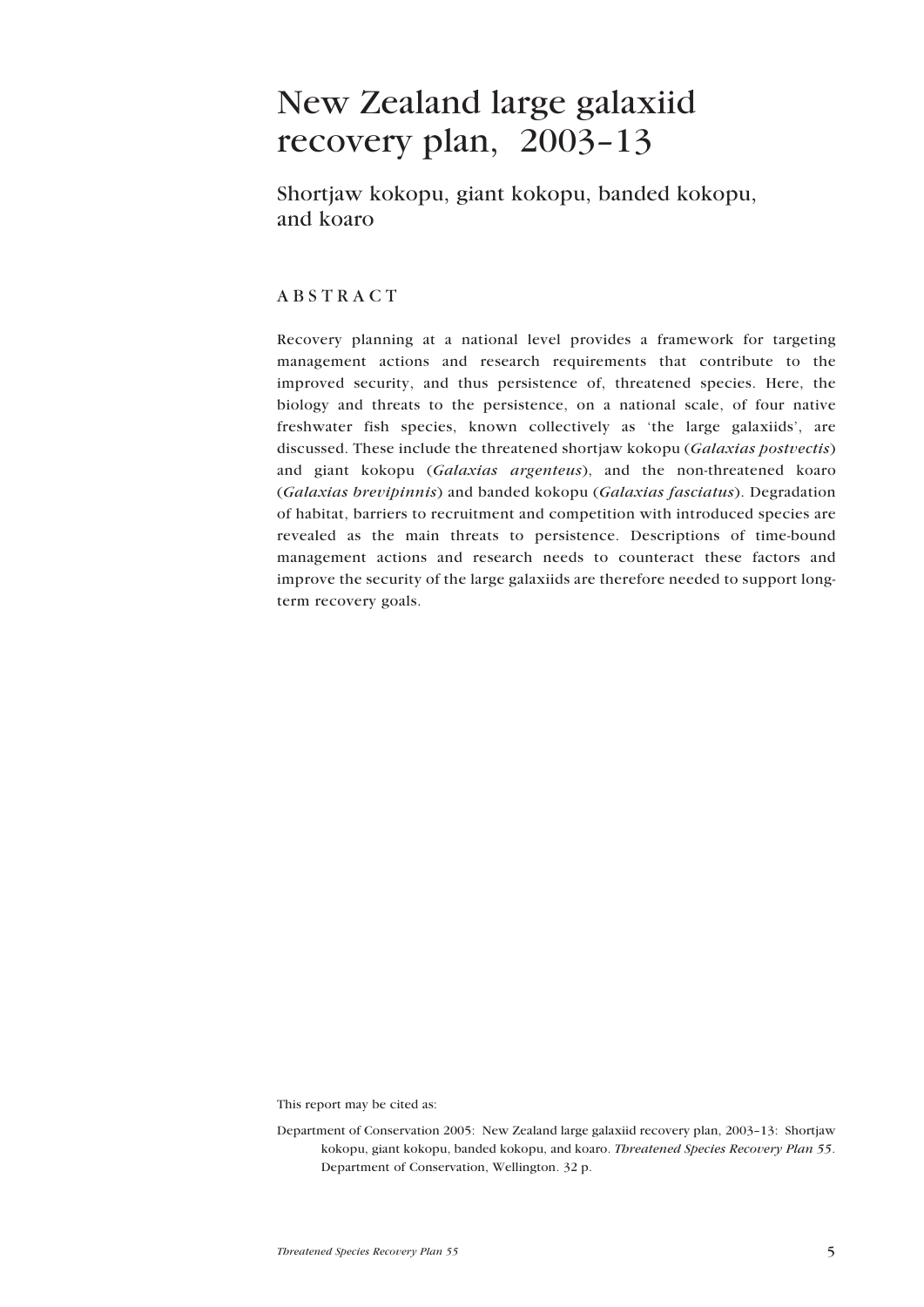## <span id="page-6-0"></span>1. Introduction

This recovery plan incorporates four large (up to 240 mm in total length) native migratory galaxiid species: shortjaw kokopu (*Galaxias postvectis*), giant kokopu (*Galaxias argenteus*), banded kokopu (*Galaxias fasciatus*) and koaro (*Galaxias brevipinnis*). Each species is distributed throughout New Zealand in what is currently considered to be one national population (other than landlocked sub-populations). Current and historic landuse change and intensification in New Zealand has resulted in incremental habitat loss for these species, and they are now essentially absent from most of New Zealand's intensively utilised lowland plains (Hanchet 1990; Rowe et al. 2000).

These fish species are descendants of tangaroa (nga uri o tangaroa) and as such are 'nga taonga tuku iho o nga tupuna matua' ('treasures handed down to us from our ancestors'). The Ngai Tahu Claims Settlement Act 1998 requires the Department of Conservation (DOC) to consult and have particular regard to the views of Ngai Tahu when making decisions regarding the management of taonga species, such as giant kokopu.

Under the New Zealand 'threat of extinction' classification system (Hitchmough 2002; Molloy et al. 2002) the shortjaw and giant kokopu are ranked as in Gradual Decline and banded kokopu and koaro are ranked as Not Threatened. A Data Poor (DP) qualifier applies to banded and giant kokopu listings, as confidence in these is low, based on the data available for assessment.

The intention of this recovery plan is to provide strategic guidance to DOC freshwater fish conservation management in order to achieve greater coordination nationally and to ensure that the highest priority recovery work is undertaken. This recovery plan is intended to sit alongside conservancy Conservation Management Strategies as a means to assist with Conservancy and Area business planning. This plan sets out the recovery programme for four large galaxiids over the next 10 years (2003–13). It has been produced in tandem with a New Zealand mudfish recovery plan (DOC 2003a), and a New Zealand non-migratory galaxiid recovery plan (DOC 2004), with the aim of guiding the conservation management of New Zealand's threatened freshwater fish species over the next 10 years. These plans have been produced under the overarching guidance of the DOC Statement of Intent (DOC 2003b), and will be linked to the strategic action plan for freshwater (FreshSAP) currently being produced. While all four species are harvested in their juvenile form as whitebait (McDowall 1965), the scope of this document does not address whitebait fishery management issues.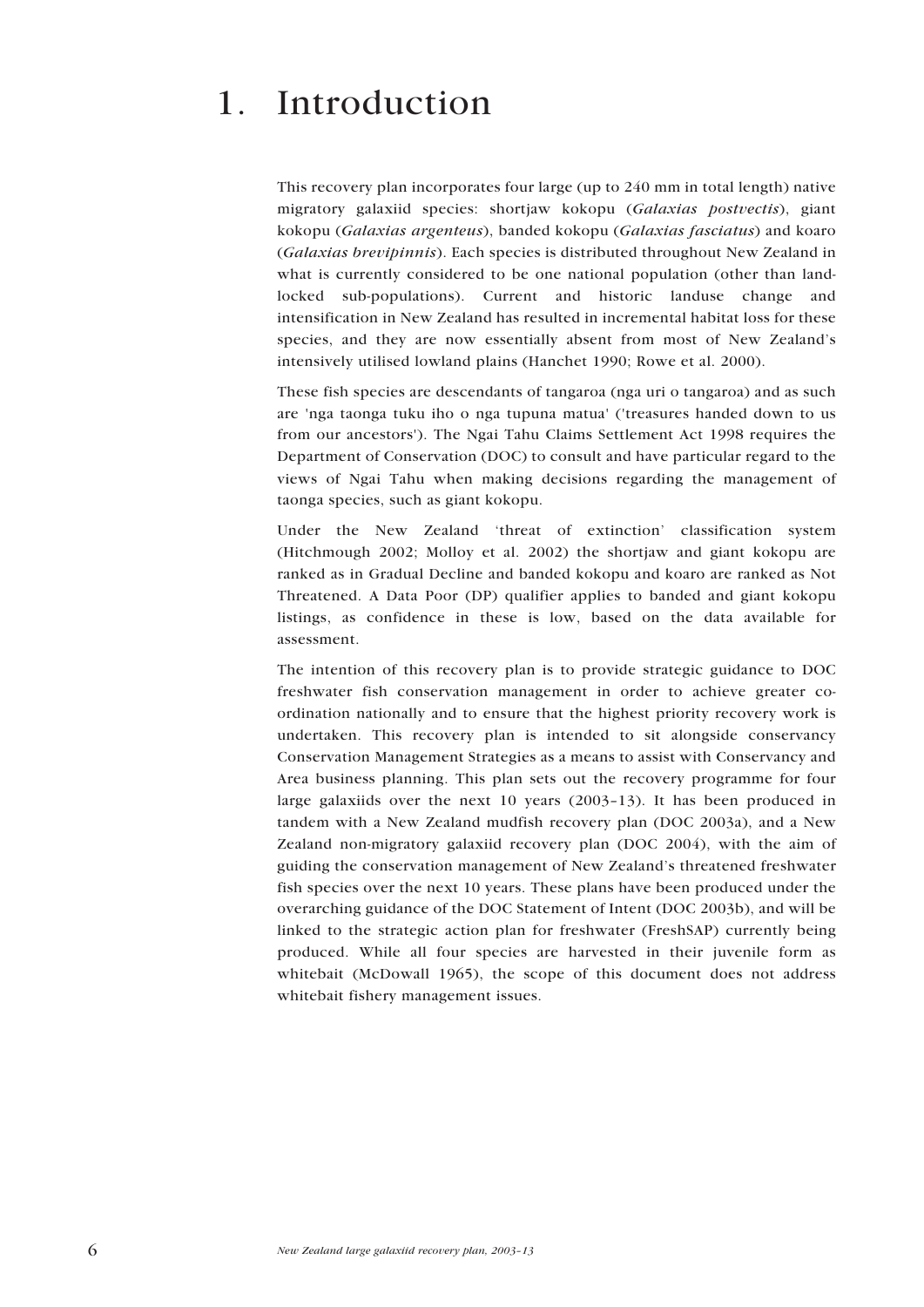# <span id="page-7-0"></span>2. Past and present distribution and population size

#### 2.1 SHORTJAW KOKOPU

Distributed throughout the North and South Islands of New Zealand, this species is known from only a few sites in many regions, and is essentially absent from the East Coast of New Zealand (McDowall et al. 1996) (Figs 1A and 1B). To date, land-locked populations of this species have not been documented. Although the species is one of the five galaxiids contributing to New Zealand's whitebait fishery, it is one of the least known freshwater fish in New Zealand. Until recently, this species had been found at only 2% of sites registered in the New Zealand freshwater fish database. Recent targeted survey work and improved survey technique in the Nelson/Marlborough, Taranaki and West Coast regions has lead to the discovery of many new species' locations, with populations being far more abundant than indicated by the national population records (Caskey 1998; Studholme et al. 1999; Jack & Barrier 2000; Eastwood 2001; Jack et al. 2001). Whether this holds true for the rest of New Zealand remains to be verified.

#### 2.2 GIANT KOKOPU

This species is widely distributed throughout much of the North and South Islands of New Zealand, and on Stewart Island, Great and Little Barrier Islands and the Chatham Islands. Land-locked populations exist within several New Zealand lakes. Distribution within this range is variable, with most current records occurring from Westland, Southland, Nelson/Marlborough and Taranaki. The present distribution has decreased significantly compared with that in historical records (Bonnett 2000) (Figs 2A and 2B).

### 2.3 BANDED KOKOPU

This species is found throughout New Zealand and its offshore islands, and is most abundant at low elevations close to the sea (McDowall 1990; McCullough 1998). As with giant kokopu, land-locked populations occur in some New Zealand lakes. Banded kokopu represent a significant component of the national whitebait catch on the West Coast. While the species remains widespread, it has declined substantially in range and abundance, particularly in intensively developed areas such as the Manawatu and Canterbury plains (McDowall 2000) (Figs 3A and 3B).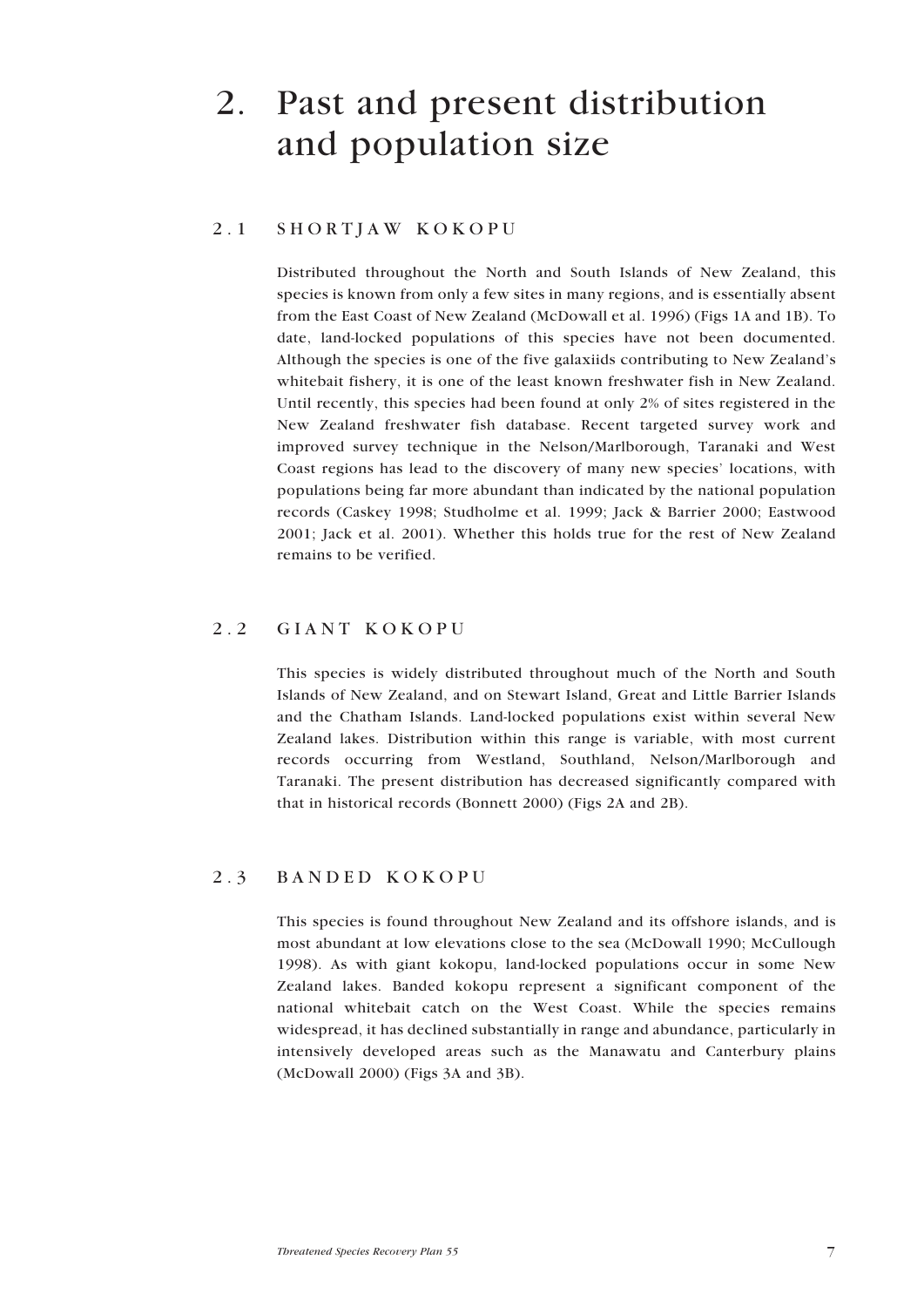

Figure 1. Shortjaw kokopu records in New Zealand: A. Prior to 1991; B. 1991 to the present.